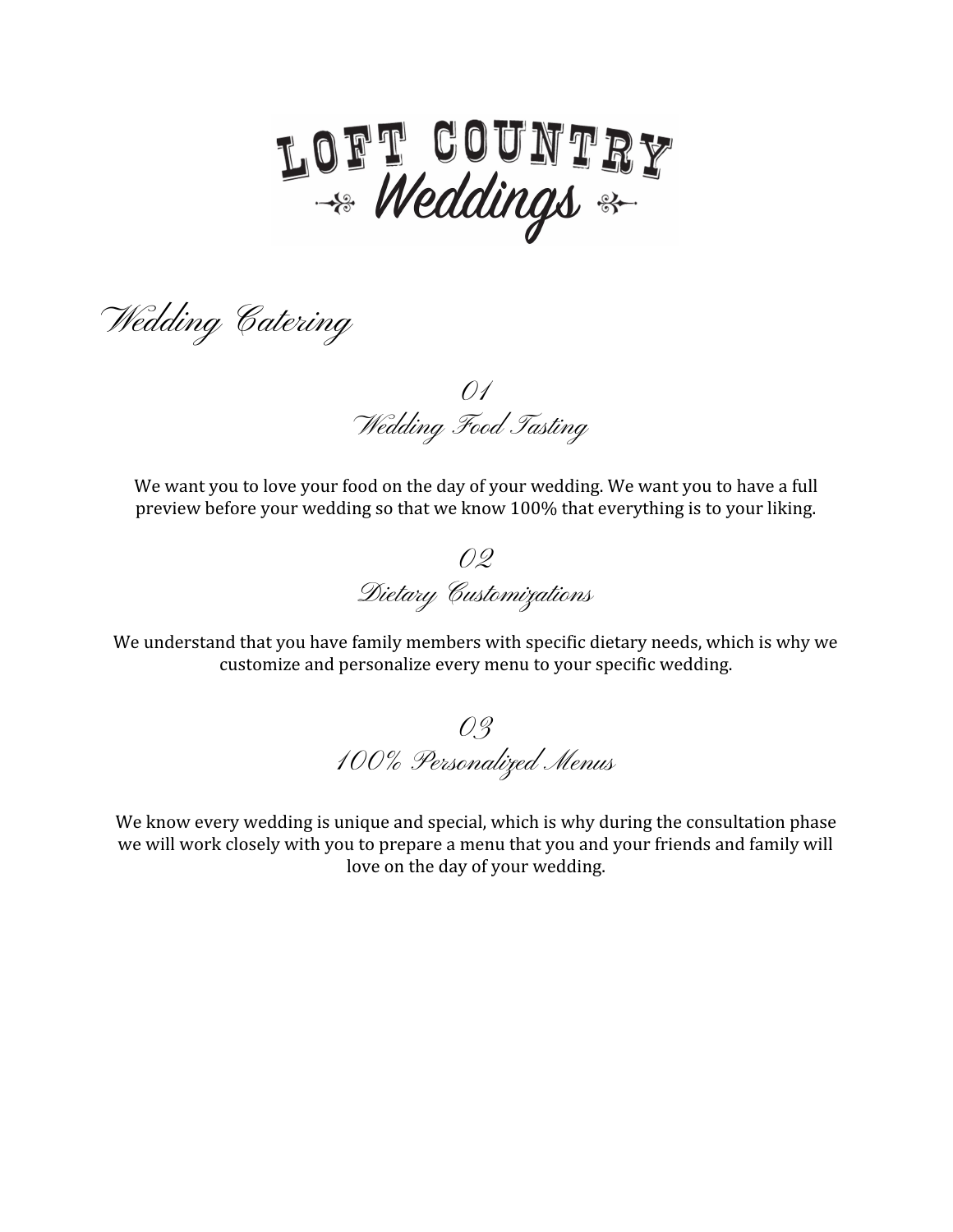Catering Upscale Buffet Menus

Thank you for reviewing the following menu packages. We have combined some different menu options to offer truly interesting buffet experiences. These Upscale Buffet Menus are perfect for higher-end corporate events and weddings.

Included In All Upscale Buffet Menus:

On-site coordinator Cooking and serving staff (depending on event) Disposables biodegradable (plates, forks, knives) Serving utensils and serving dishes All appropriate condiments and sauces Food service canopy tents Buffet service tables "Total Event Commitment" ... "to deliver the best quality of food and excellence of service"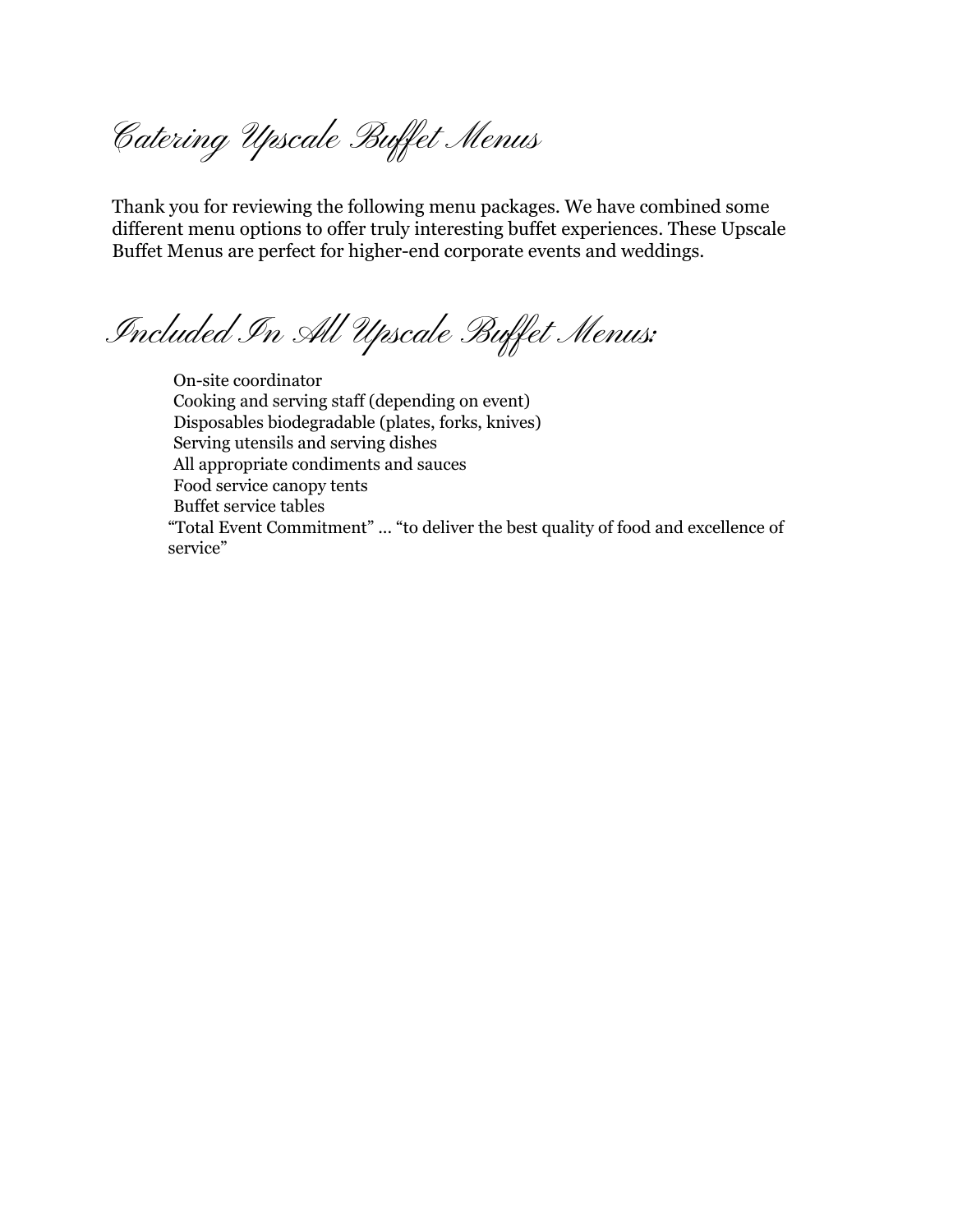OPtion #1 The Authentic Southern Q

Smoked Texas Brisket with Memphis BBQ Sauce Grilled Southern Spiced Chicken Breast with Red Pepper Mayo (Your guests will be offered both of these items)

Grilled Vegetable Kabob Grilled Portobello Mushroom with Feta and Sundried Tomato (Your vegetarian guests will be offered both of these items)

Penne Pasta Salad with Vegetables and Fresh Herbs Baby Spring Mix Salad with Raspberry Balsamic Dressing Baked Potato with Sour Cream and Butter Assorted Rolls and Butter

Georgia Peach Cobbler with Whipped Cream

Price: Included in all inclusive package

OPtion #2 From the Land and Sea

BBQ Chicken Thighs and Drumsticks with a Sweet and Spicy Glaze Wild Sockeye Cedar

Planked Salmon finished with a Jack Daniels Glaze (Your guests will be offered both of these items) Grilled Vegetable Kabob Grilled Portobello Mushroom with Feta and Sundried Tomato (Your vegetarian guests will be offered both of these items) Creamy Caesar Salad Organic Quinoa Tabboleh Salad Baked Potato with Sour Cream and Butter Assorted Rolls and Butter Key Lime Tart

Price: Included in all inclusive package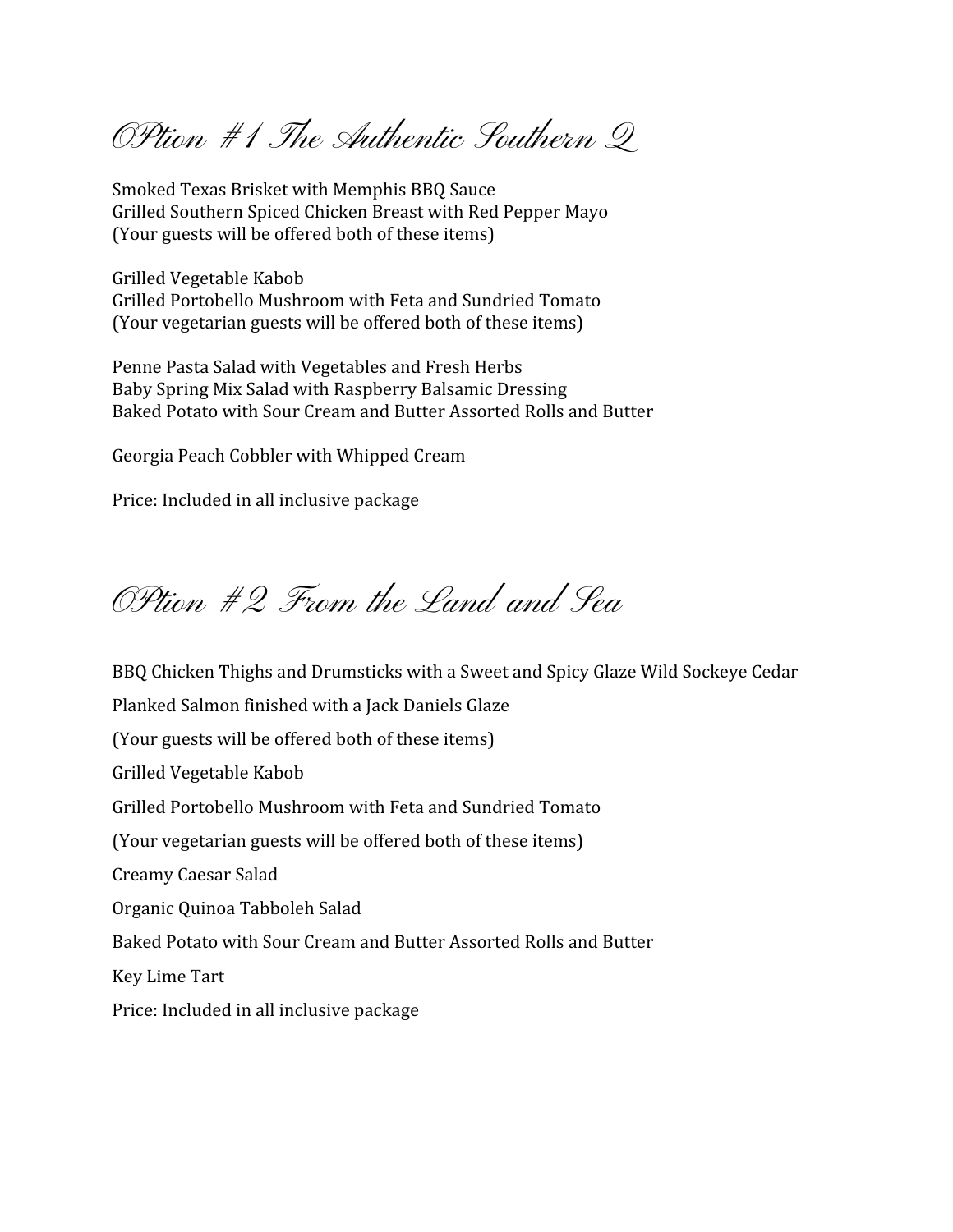OPtion #3 Chicken 'n Ribs

BBQ Chicken Thighs and Drumsticks with a Sweet and Spicy Glaze Smoked St. Louis Style Pork Ribs with Memphis Sauce (Your guests will be offered both of these items)

Grilled Vegetable Kabob Grilled Zucchini with Feta and Sundried Tomato (Your vegetarian guests will be offered both of these items)

Three Bean Salad with Fresh Herbs Tossed Organic Salad Greens with Balsamic Vinaigrette Baked Potato with Sour Cream and Butter Assorted Rolls and Butter

Apple Tart with Whipped Cream

Price: Included in all inclusive package

OPtion #4 The Grand BBQ

Smoked Texas Brisket with Amarillo BBQ Sauce Southern Spiced Chicken Breast with Red Pepper Mayo Wild Sockeye Cedar Planked Salmon finished with a Jack Daniels Sauce (Your guests will be offered all three of these items)

Grilled Vegetable Kabob Grilled Peppers filled with quinoa, veggies, feta and fresh herbs (Your vegetarian guests will be offered both of these items)

Baby Spinach Salad with Poppy seed Dressing Black Bean, Corn and Red Pepper Salad Baked Potato with Sour Cream and Butter Assorted Rolls and Butter

Petit Fours Fresh Fruit Platters

Price: All inclusive, plus additional \$2.75 / person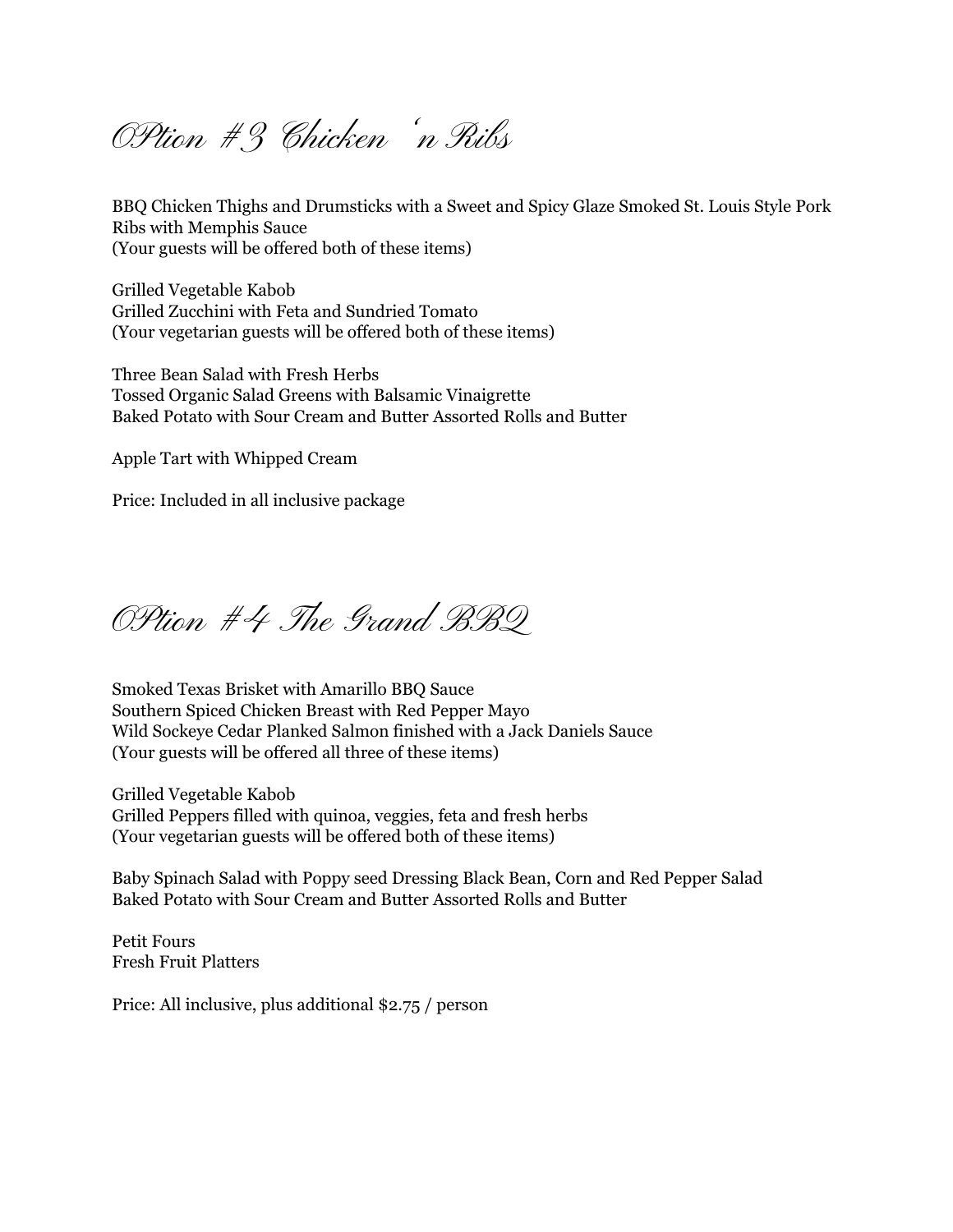OPtion #5 Taste of Germany

Schweinshaxe (German pork knuckle) Kohlwurst, Lungenwurst Sauasage (Your guests will be offered both of these items)

Grilled Vegetable Kabob Grilled Portobello stuffed with Bruschetta (Your vegetarian guests will be offered both of these items)

Tossed Organic Salad Greens with Balsamic Vinaigrette Potato Dumplings Red cabbage & Sauerkraut Assorted Rolls and Butter

Fresh Berry Cheesecake Whipped Cream

Price: All inclusive, plus additional \$4.75 / person

OPtion #6 The Carvery

Hand Carved Smoked Prime Rib of Beef au Jus Grilled Savoury Chicken Breast with Red Pepper Mayo Carved Organic Sausage with Spicy Mustard (Your guests will be offered all three of these items)

Grilled Vegetable Kabob Grilled Peppers filled with quinoa, veggies, feta and fresh herbs (Your vegetarian guests will be offered both of these items)

Tossed Organic Salad Greens with Balsamic Vinaigrette Yorkshire pudding Herb Roast Potatoes Roasted Medley of Fresh Vegetables Assorted Rolls and Butter

Apple Cherry Crisp with Whipped Cream

Price: All inclusive, plus additional \$5.75 / person